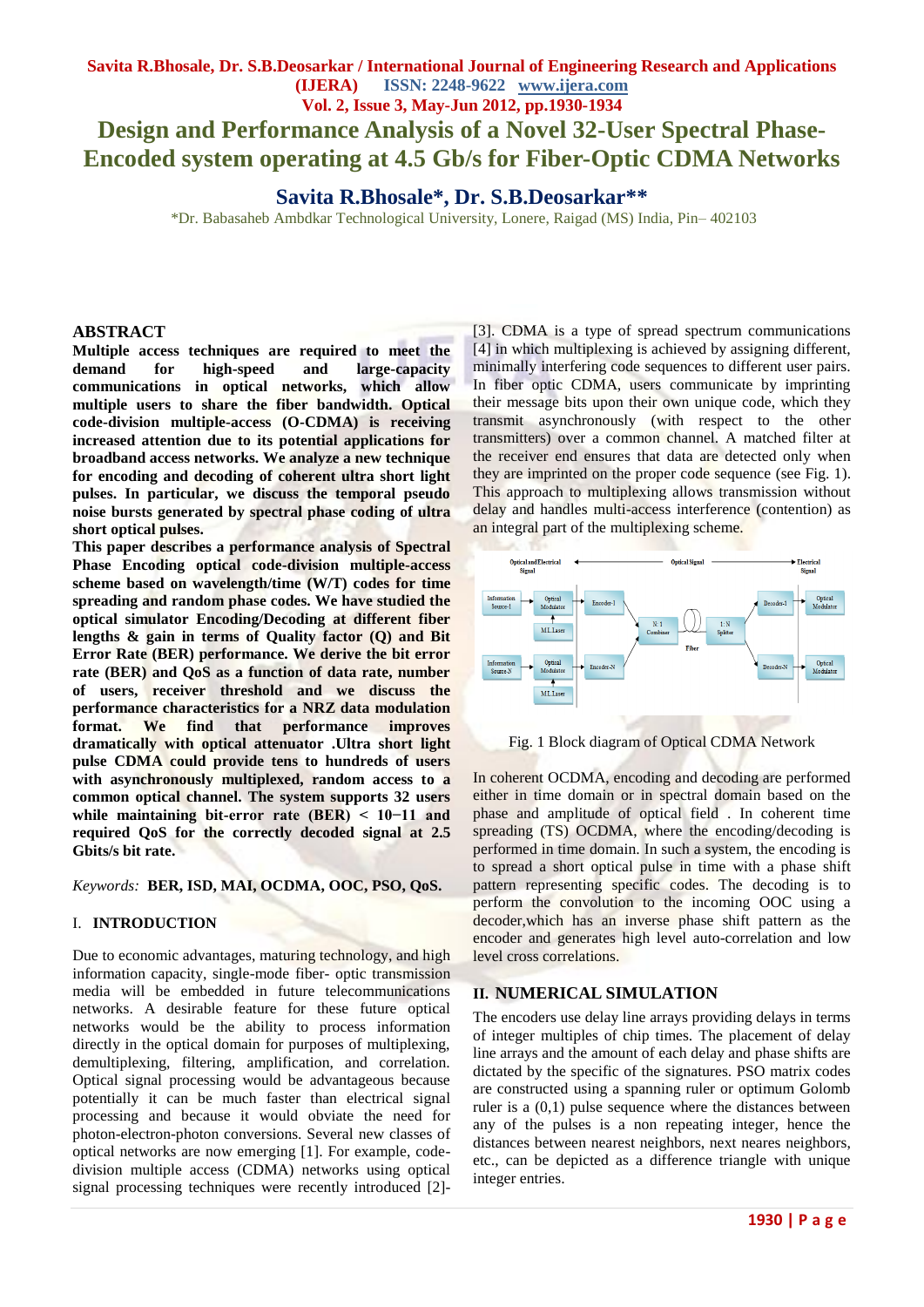

Fig. 2 Constructing the four pseudoorthogonal (PSO) matricesM1. . .M4 from the single optimum Golomb ruler  $g(1,7)$ .

The ruler-to-matrix transformation increases the cardinality (code set size) from one (1) to four(4) and the ISD (=Cardinality/CD)from 1/26 to 4/32=1/8.The ISD translates to bit/s/Hz when the codes are associated with a data rate and the code dimension is translated into the bandwidth expansion associated with the codes as follows.



Table 1: The 32 PSO Matrix Codes Interpreted as W/T Matrix Codes

| Wav                        | Time slots $(S)$        |                  |                     |                     |  |
|----------------------------|-------------------------|------------------|---------------------|---------------------|--|
| $e-$<br>lengt<br>hs<br>(W) | 1                       | 2                | 3                   | $\overline{4}$      |  |
| $\lambda$ 1                | 1,9,17,25               | 1,14,29          | 19,24,2<br>6        | 1,7,10,1<br>1,20,32 |  |
| $\lambda 2$                | 2, 10, 18, 26           | 2,15,17,<br>30   | 20,25,2             | 2,8,11,1<br>2,21    |  |
| $\lambda$ 3                | 3, 11, 19, 27           | 3,16,18,<br>31   | 1, 21, 26,<br>28    | 3,12,13,<br>22      |  |
| $\lambda$ 4                | 4,9,12,20,<br>28        | 4,19,32          | 2, 22, 27,<br>29    | 4,13,14,<br>23      |  |
| $\lambda$ 5                | 5, 10, 13, 21<br>,25,29 | 5,20             | 3,23,28,<br>30      | 5, 14, 15,<br>24    |  |
| λ6                         | 6, 11, 14, 22<br>,26,30 | 6,21             | 4, 17, 24,<br>29,31 | 6,15,16             |  |
| $\lambda$ 7                | 7, 12, 15, 23<br>,27,31 | 7,17,22          | 5,9,18,3<br>0,32    | 7,16                |  |
| $\lambda 8$                | 8,13,16,24<br>,28,32    | 8, 18, 23,<br>25 | 6,9,10,1<br>9.31    | 8                   |  |

The enhanced cardiality and ISD ,while preserving the OOC property,are general results of the rular-to-matrix transformation.We can convert the PSO matrices to wavelength/time (W/T) codes by associating the rows of the PSO matrices with wavelength (or frequency) and the columns with time-slots, as shown in TABLE I. The matricesM1……M32 are numbered 1……..32 in the table, with the corresponding assignment of wavelengths and timeslots. For example, code M1 is  $(\lambda 1 : \lambda 1 : \lambda 3 : \lambda 1)$  and M9 is  $(\lambda 1, \lambda 4; 0; \lambda 7, \lambda 8; 0)$ ; here the semicolons separate the timeslots in the code. (The codes M1 and M9 are shown in bold numerals.). We focus on codes like M1 because it shows extensive wavelength reuse, and on codes likeM9 because it shows extensive time-slot reuse. It is the extensive wavelength and time-slot reuse that gives these matrix codes their high cardinality and high potential ISD.

Pseudo-orthogonal (PSO) matrix codes [8] are popular for OCDMA applications primarily because they retain the correlation advantages of PSO linear sequences while reducing the need for bandwidth expansion. PSO matrix codes also generate a larger code set. An interesting variation is described ,where some of the wavelength/time (W/T) matrix codes can permit extensive wavelength reuse and some can allow extensive time-slot reuse, for example, an extensive time-slot reuse sequence is used for User 1  $(\lambda 1\lambda 3; 0; \lambda 2\lambda 4; 0)$ . There are four time slots used without any guard-band giving the chip period of 100 ps. Code set for time spreading is mapped as Code1, code 5, code3 and code9 codes are used for time spreading. Code set to apply binary phase shift mapped as  $M1:\{1;0;1;0;1;1;1;1\}$  $M2:\{1;0;1;1;1;1;1;1\}$  ....... $M32:\{0;0;1;1;1;1;1;0\}$ . (1 represents as a  $\pi$  phase shift, 0 represents as no phase shift)

| Table 2: SPE O-CDMA system parameters used for |  |
|------------------------------------------------|--|
| simulation                                     |  |

| Parameter       | Value                                   |  |
|-----------------|-----------------------------------------|--|
| Code weight     | 8                                       |  |
| Channel spacing | $0.4 \text{ nm}$                        |  |
| Wavelength      | 4 at 1550, 1550. 4, 1550. 8, 1551. 2 nm |  |
| Chip time       |                                         |  |
| Chip rate       | $1.25E-10$                              |  |
| <b>Bit rate</b> | $2.5$ Gbits/s                           |  |
| Fiber length    | 60 km to 140 km                         |  |
| Measurements    | Eye diagram, Bit error rate and Quality |  |
|                 | factor                                  |  |

#### **III. PROPOSED SPE O-CDMA SCHEME**

1) Lasers (mode locked laser requited to produce 4 wavelength signal) 2) Encoders consisting of required components like PRBS Gen. External Modulator, Multiplexers, 3) Multiplexers 4) Optical fiber of 60 km length 5) De- multiplexers 6) Decoders corresponding to each encoder 7) Receiver etc. 8) BER analyzer 9) Eye Diagram analyzer 10) Signal analyzer.

Multiplot analyzer is used at transmitter and receiver after multiplexer, modulator, driver and optical attenuator for analysis of signal spectrum and eye diagram. Single mode fiber with 60 km span is used.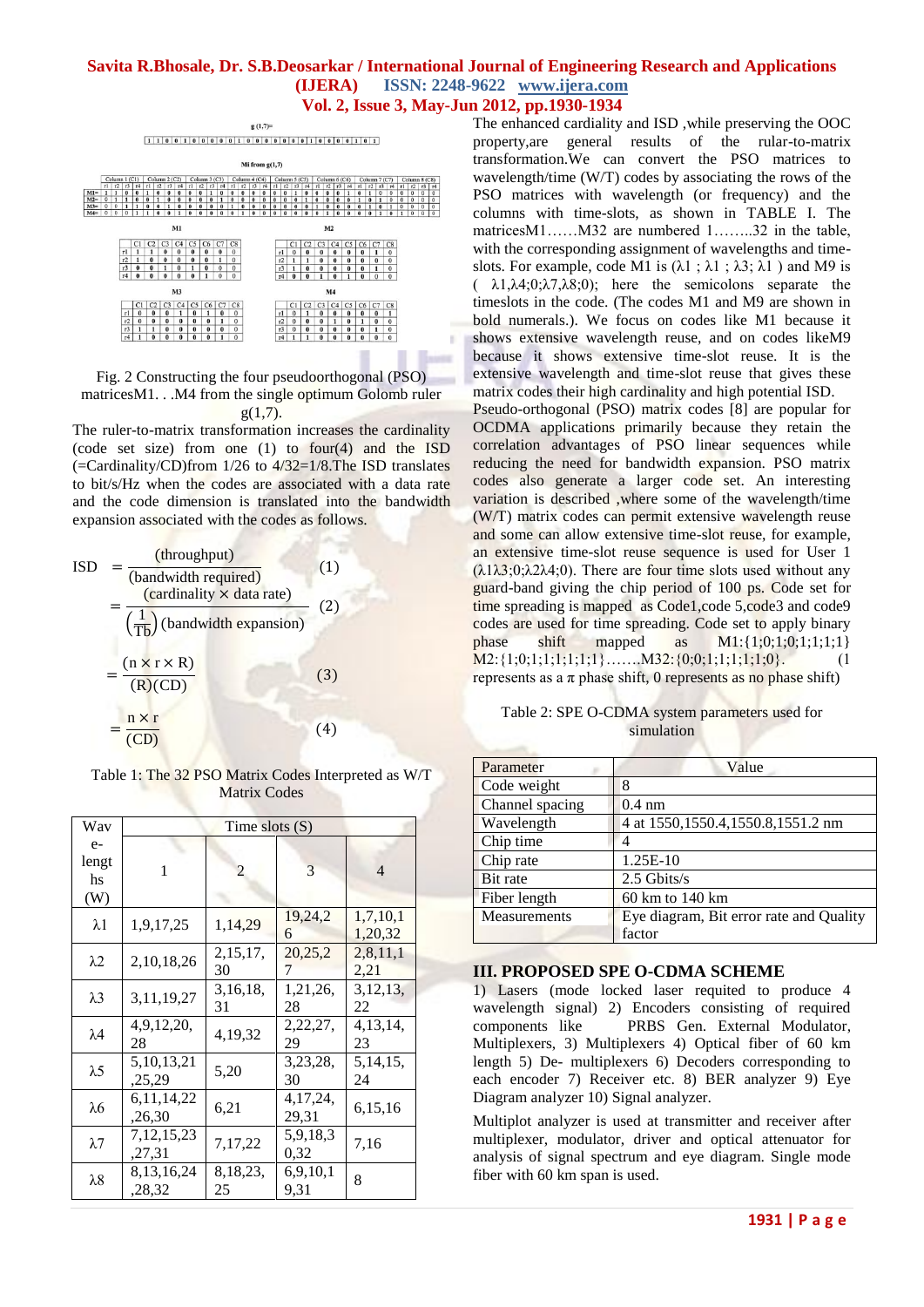

Fig. 3 Simulation setup for Spectral Phase Encoding Optical CDMA system using for 1 User

The simulation setup for Spectral Phase Encoding Optical CDMA is shown in figure 3 .The MLL is used for generating coherent pulses .The wavelengths range from 1550 nm to 1551.2 nm, with 0.4nm wavelength spacing. This four MLL (wavelengths 1 to4) are used to create a dense WDM multi- frequency light source i.e. carrier signal and this carrier signal is used to modulate the pseudo random bit sequence (PRBS) data of the user. An intensity modulator which is Ext Mod is uses on-off keying modulation to modulate the multiplexed 4 wavelengths according to the NRZ electrical data. For analysis, Eye Diagram analyzer, Beat Error tester and Signal analyzer are used.



Fig. 4 Wavelength Spectrum for Spectral Phase Encoding Optical CDMA for 32 Users



Fig. 5 Modulated data before encoder of User 1

After modulation an encoder is used to encode the signal. The modulated signals are distributed to the respective encoders, which have been assigned a unique W/T code and phase shift code respective to each encoder. The encoded data from all users are multiplexed by Optical MUX

and then passed through a 140 km span of standard single mode optical fiber followed by a loss compensating optical amplifier which is OptAmp. The output signal from a fiber span is then passed through OptSplit1to split the signal and routed to the user's decoder. The decoder uses optical filters and inverse delay line arrays providing delays in terms of integer multiples of chip times and inverse phase shifts. The decoded signal finally arrives at optical receiver, BER Tester and Eye Diagram analyzer. Eye diagram analyzer has been used to take the plot of Eye pattern at the receiver end. Bit error rate values for different number of transmitting users have been taken from BER Tester. The system has been redesigned for different number of users. In spite of the use of orthogonal codes, the main effect limiting the effective signal-to-noise ratio of the overall system is the interference resulting from the other users transmitting at the same time, which is called Multiple Access Interference (MAI). MAI is the major source of noise in OCDMA systems.

# **IV. PERFORMANCE ANALYSIS AND DISCUSSION**

Table 3: BER and Quality factor 32 User SPE OCDMA System

| User              | <b>BER</b>  | <b>Quality factor</b> |
|-------------------|-------------|-----------------------|
| User1             | 7.8811E-049 | 23.310                |
| User4             | 2.6514E-40  | 22.436                |
| User <sub>8</sub> | 2.2304E-38  | 22.212                |
| User12            | 1.8294E-35  | 21.85                 |
| User16            | 6.7008E-29  | 20.902                |
| User20            | 1.0566E-25  | 20.353                |
| User24            | 1.1051E-24  | 20.163                |
| User28            | 1.0467E-19  | 19.093                |
| User32            | 2.1978E-13  | 17.198                |
|                   |             |                       |

Table shows BER and Quality factor of SPE O-OCDMA system using optical attenuator at User1 to User 32. System supports 32 users at 2.5Gbits/s and offers extremely good performance in terms of low BER and high Quality factor.User1 has good Quality factor as compare User 32.

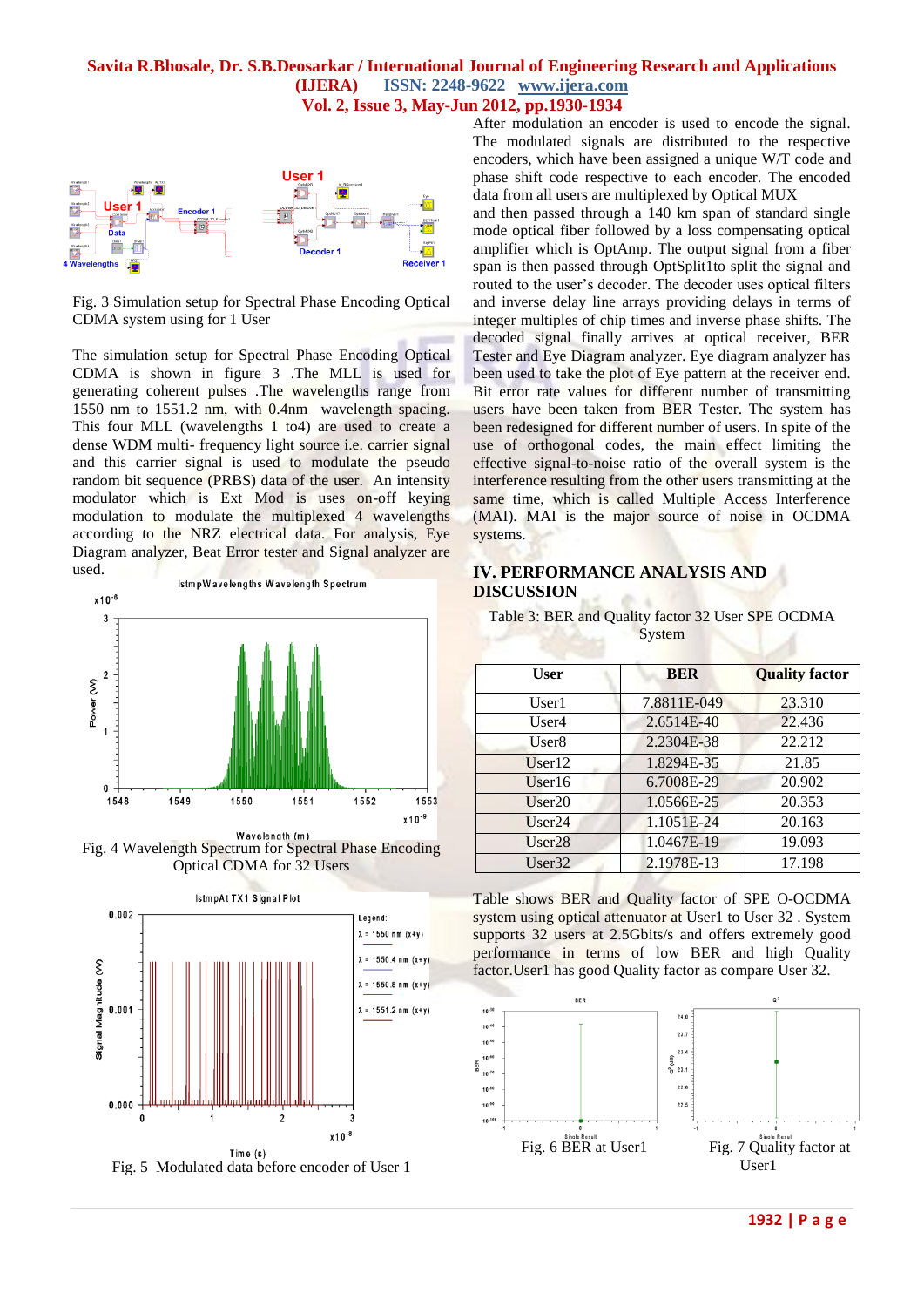



Figure 6 to figure 17 shows BER and Quality factor of User1, User4, User8, User16, User 24 and User32.As numbers of active user's increases Quality factor degrades. Figure 18 shows Quality factor for 32 active users.Results of SPE OCDMA system are more realistic as practical impairments have been considered with -15 dB received power for optical attenuator for permissible BER of 10-9.



#### The multiple access interference effect was also seen at the optical receiver end in optical CDMA which degraded the efficiency of system by increasing bit error rate. Use of spectral phase encoding O-CDMA system reduced the MAI as seen in the bit error rate performance.

The spectral phase encoding O-CDMA system is designed for 32 users at 2.5Gbits/s bit rate using optical attenuator. The performance of 32-User SPE O-CDMA system is analyzed by using NRZ data modulation format, this data modulation format offers extremely good performance. The SPE O-CDMA system has been successfully demonstrated at system capacity of 80 Gbits/s over 140 km of fiber length and -15 dB received power at receiver. This newly designed SPE O-CDMA offers high Quality factor and less Beat Error Rate <10-9 .Moreover these results are more realistic as practical impairments have been considered with -15 dB received power for optical attenuator for permissible BER of  $10^{-9}$ .

#### **REFERENCES**

- [1] X. Wang and K. Kitayama, "Analysis of beat noise in coherent and incoherent time-preading OCDMA,"*J.Lightwave Technol 22, 2226-2235,*  (2004).
- [2] T. H. Shake, "Confident performance of –encoded optical CDMA", *J. Lightwave Technol.23,* 1652– 1663,(2005).
- [3] AntonioMendez Senior Member, IEEE, Robert M. Gagliardi,Fellow, IEEE, Vincent J.Hernandez J."Design and performance analysis of Wavelength/Time (W/T) matrix codes for optical CDMA". *Journal of lightwave technology Vol.21* November 2003.
- [4] D. E. Leaird, Z Jiang, and A. M. Weiner,"Experimental investigation of security issues inOCDMA: a codeswitching scheme", *Electron. Lett.41, 817-819*, (2005).
- [5] X. Wang, N. Wada, T. Miyazaki, and K. Kitayama,"Coherent OCDMA system using DPSK data format with balanced detection", *IEEE Photonic Technol.Lett. 18, 826-828,* (2006).